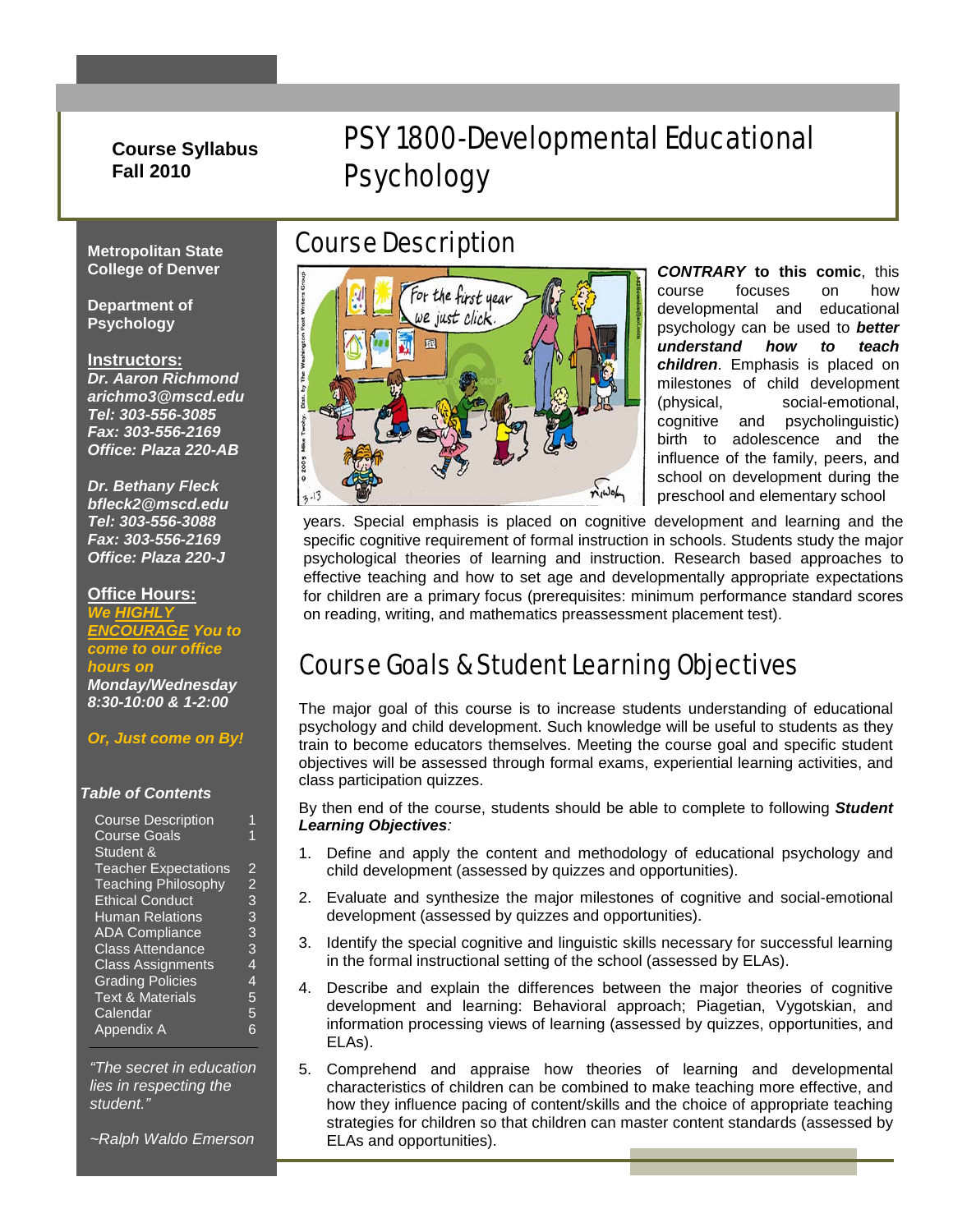# Page 2 of 9 PSY 1800 Syllabus



Student & Instructor Expectations

*This cartoon is an example of what WE WILL not be doing in this class. Instead, you can expect the following:* 

#### *Student Expectations*

- a. PLEASE BE ACTIVE AND PARTICIPATE IN CLASS
- b. Listen and respect others
- c. Be comfortable in taking risks
- d. Complete all assignments
- e. Turn off your cell phones and/or pagers
- f. Be punctual for all classes
- g. Discuss class concerns either after class or during designated office hours
- h. Be prepared for class by reading chapter prior to lesson

#### *Instructor Expectations*

- a. BE ACTIVE AND ENTHUSIASTIC TO FACILITATE STUDENT LEARNING
- b. Listen and respect students' views
- c. Be in class at least 5 minutes before and after class
- d. Respond swiftly and effectively to student concerns
- e. Turn off cell phone
- f. Grade objectively, consistently, and timely. Be open and honest about grading & willing to answer questions.
- g. Be prepared for class

# Teaching Philosophy

In line with our student and teacher expectations, our teaching philosophy and method's are important to understand in order to succeed in this course.

- 1. We *vary our teaching methods* to insure that our courses are accessible to all students. We utilize lecture, active class discussion, cooperative small group activities, problem-based learning activities and classroom demonstrations and observations. As such, class lectures and tutorials will be provided in multiple modalities: (a) PowerPoint presentations, (b) overheads, (c) videos, (d) assigned reading, (e) handouts, (f) wipe boards, and (g) reflective practices to provide students with a learning environment that accommodates their individuality
- 2. We believe in *transparency*, meaning we have nothing to hide from you and you have nothing to hide from us. We will explain the methods and grading and if you have any questions please respectfully ask. We expect the same honesty from you. Together we can build and maintain a successful semester.
- 3. Everyone has the right and ability *to be successful* in this course. We will provide you with multiple pathways to achieve success you just have to follow through on them. Take charge of your learning, it is your responsibility.
- 4. We try to infuse each course with *diversity.* The need for a diversified education is increasing with our growing multicultural society. In our courses we promote a safe climate where we examine content from multiple cultural perspectives.
- 5. Foremost, we believe in *student-centered active learning.* Students bring a wealth of personal experiences, knowledge, and theories to the classroom and if we can relate new information to your personal experiences through an active learning method, not only is your learning greatly enhanced, but more importantly your higher-level thinking skills are also improved.

*"Nine tenths of education is encouragement."*

*~ Anatole France*

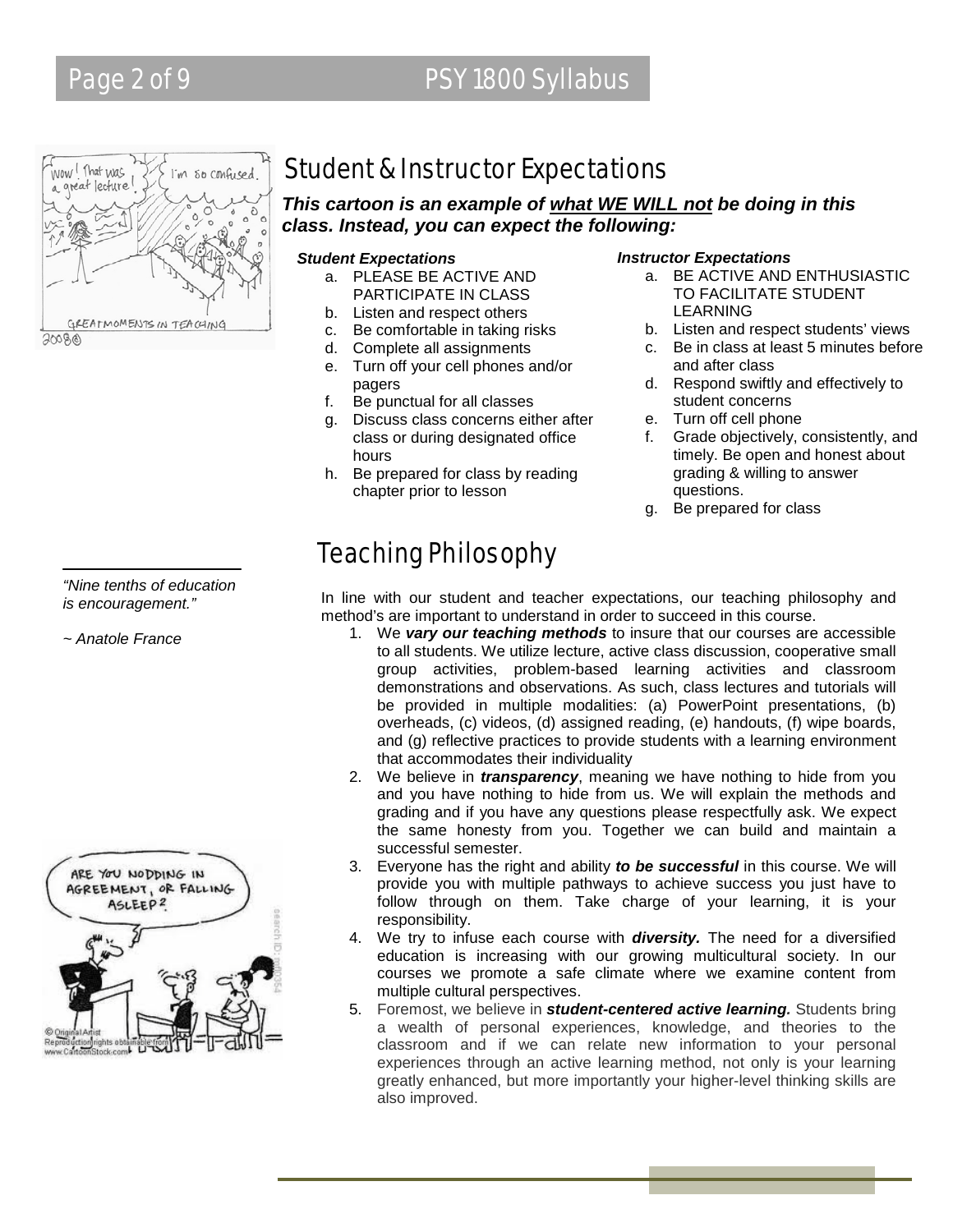# Ethical Conduct

*As the comic to the right suggests,* most students do not fully understand what cheating is. Therefore, we have provided a description of what we view as cheating and plagiarizing. If you put an idea, statistics, or quote in your writing assignments that is from another source, absolutely cite the source. If you do not cite a direct quote or even a paraphrased quote, this will be considered plagiarism and you will receive either an F in the course or an F on the paper and your actions will be reported to college officials. It is our policy, and the college's policy that cheating and plagiarism are strictly prohibited. Any student that is caught cheating on an exam or plagiarizing on a paper will be reported to the academic dean. Moral of the story, cite and reference your work appropriately. For more information, consult the student handbook at [www.mscd.edu/~studlife/StudentRights.](http://www.mscd.edu/~studlife/StudentRights) 



"I don't know what plagiarizing is, so I'm gonna take the easy way out and just copy something off the internet."

earch ID: mbcn852

## Human Relations

As stated in the American Psychological Association (APA) ethics code, we as the instructors and you as the student **will not** engage in any unfair discrimination based on age, gender, gender identity, race, ethnicity, culture, national origin, religion, sexual orientation, socioeconomic status, or any basis proscribed by law. In the content of this course we will often address issues of gender, sexual orientation and culture. To promote a safe learning environment we will expect you to strictly adhere to the above APA code.

## American Disabilities Act (ADA) Compliance

If there is any student who has special needs because of a disability, please go directly to the Access Center for Disability Accommodations & Adaptive Technology at the Auraria Library, Suite 116. Office hours are held between 7:30am and 5:00pm Monday through Friday. You could also contact them at 303-556-8387 or email [mscd](mailto:mscd-accesscenter@mscd.edu)[accesscenter@mscd.edu.](mailto:mscd-accesscenter@mscd.edu) You must do this to report your needs and to provide us documentation of your disability for certification. Please feel free to discuss this issue with us in private if you need more information.

Class Attendance

Attendance will benefit you in several ways. First, material is presented in class that is not covered in your text, but it will appear on your opportunity assessments. Second, your understanding of the course material is heightened from double exposure to the material (i.e., in class and in the text). Third, you are responsible for all information presented in class even on days that you are absent. If absences are necessary, please contact us BEFORE the class. Absences will only be excused if we are contacted prior to the class period and for appropriate reasons.

*"Education is not just the filling of a pail, it is the lighting of a fire."*

*~ B. F. Skinner* 

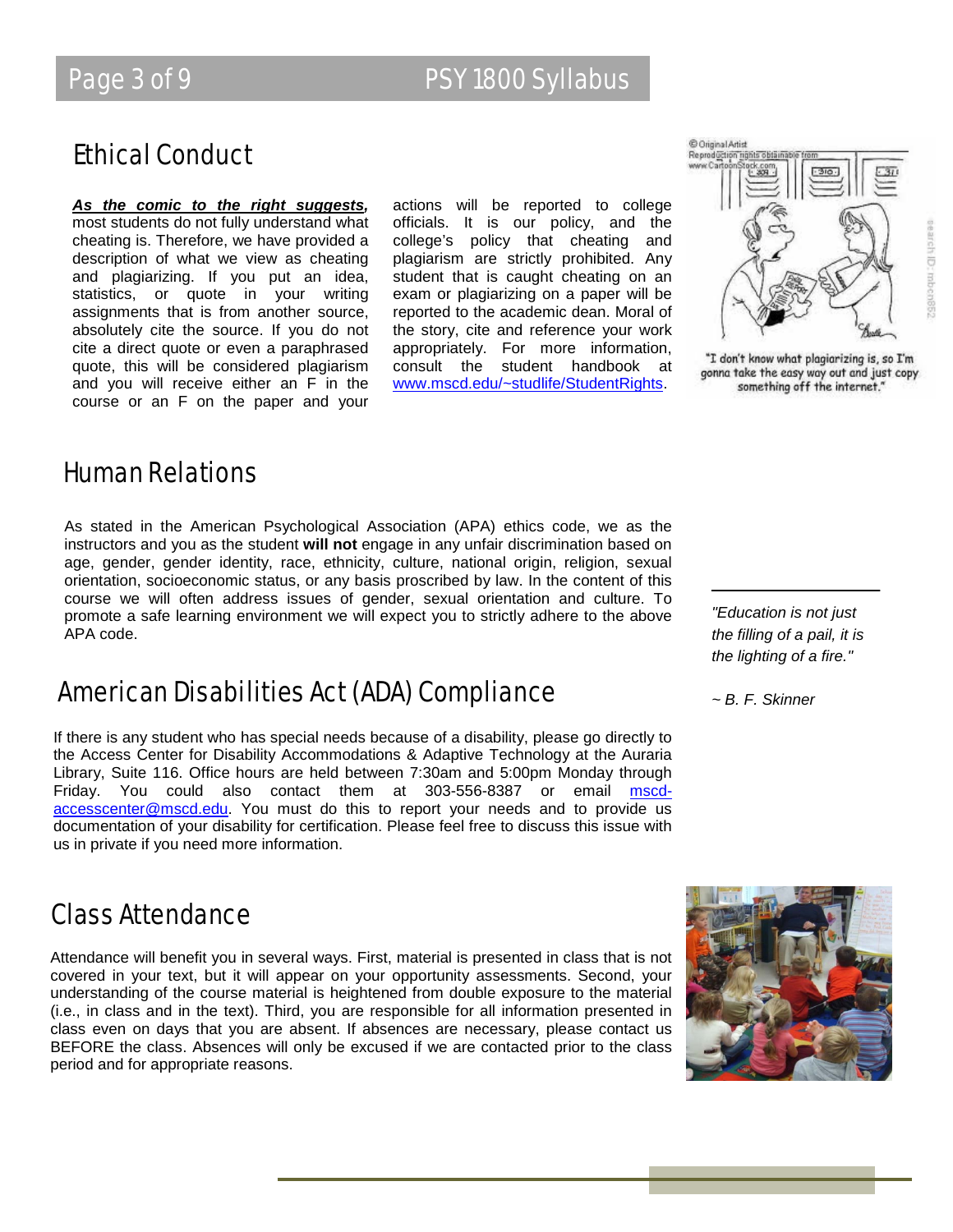*"The task of the modern educator is not to cut down jungles, but to irrigate deserts."*

*~ C. S. Lewis*



ermission required for

# Page 4 of 9 PSY 1800 Syllabus

## Class Assignments

*Quizzes/Class Work:* We have designed these assignments in attempt to measure both your lower and higher level thinking of course content. There will be 12 unannounced quizzes or class work assignments. These will vary between group work activities, short answer, true/false, and multiple choice, fill in the blank, or essay questions. These assessments will pertain to material covered in the readings and lectures. These will be done most often without the use of your text and notes. Each of these assessments are worth 20 points and we will drop your lowest two scores. You cannot make up quizzes or class work that is missed so your attendance is essential for academic success.

*Opportunities:* This is your *opportunity* to show us what you have learned! (You can think of these assessments as you would a traditional exam.) Each of the opportunities could have a series of multiple-choice, true or false, fill in the blank or short answer/essay questions. They will be completed individually, in-class, and without the use of your notes or text book. The content will come from the readings and the work we do together in class. You will be given the full class time to complete each opportunity. See the course schedule for dates because you cannot make up an opportunity that is missed. If students need to receive an assessment orally, accommodation may be made.

*Experiential Learning Assignments (ELAs):* ELAs are designed to demonstrate your content knowledge and serve as a reflective practice on reading and lecture material. The assignments attempt to facilitate both your lower and higher level learning of course content. For example, they will attempt to apply the educational and psychological concepts covered in class. They may consist of, but are not limited to, classroom observations and student experiments that you conduct. *See Appendix A* for an example of an ELA.

*Library Information:* To excel in your class assignments and ELAs, *WE HIGHLY* suggest that you not only use your textbooks, but more importantly to utilize the Auraria Library to find books and journal articles. To access The Auraria Library go to this we*bsite:* [http://library.auraria.edu.](http://library.auraria.edu/) Some common databases for which can find empirical research and review that will help you complete assignments are: (1) PsycARTICLES, (2) PsycINFO, (3) Education Full Text, or (4) Educator's Reference Desk. All of these databases can be found on the Auraria Library Website.

# Grading Policies

| <b>Grades Will be Based on Three Different Assessments</b> |               |              |                         |  |  |
|------------------------------------------------------------|---------------|--------------|-------------------------|--|--|
|                                                            |               | $%$ of       | <b>Student Learning</b> |  |  |
| <b>Type of Assessment</b>                                  | <b>Points</b> | <b>Total</b> | <b>Objective</b>        |  |  |
| (10) Quizzes @ 20pts each                                  | 200 pts       | 26.66%       | 1, 2, 8, 4              |  |  |
| $(5)$ ELAs $@$ 40pts each                                  | 200 pts       | 26.66%       | 3, 4, 8, 5              |  |  |
| (2) Opportunities                                          | 350 pts       | 46.66%       | 1, 2, 4, 8, 5           |  |  |
| $Total =$                                                  | 750 pts       | 100%         |                         |  |  |
|                                                            |               |              |                         |  |  |

| <b>Grading Scale</b>   |                     |
|------------------------|---------------------|
| <b>Points</b>          | <b>Letter Grade</b> |
| 750-675 points  =      |                     |
| 674-600 points  =      | R                   |
| 599-525 points  =      | C.                  |
| 524-450 points  =      |                     |
| 449 points and less  = |                     |

*"A child miseducated is a child lost".* 

*~ John F. Kennedy*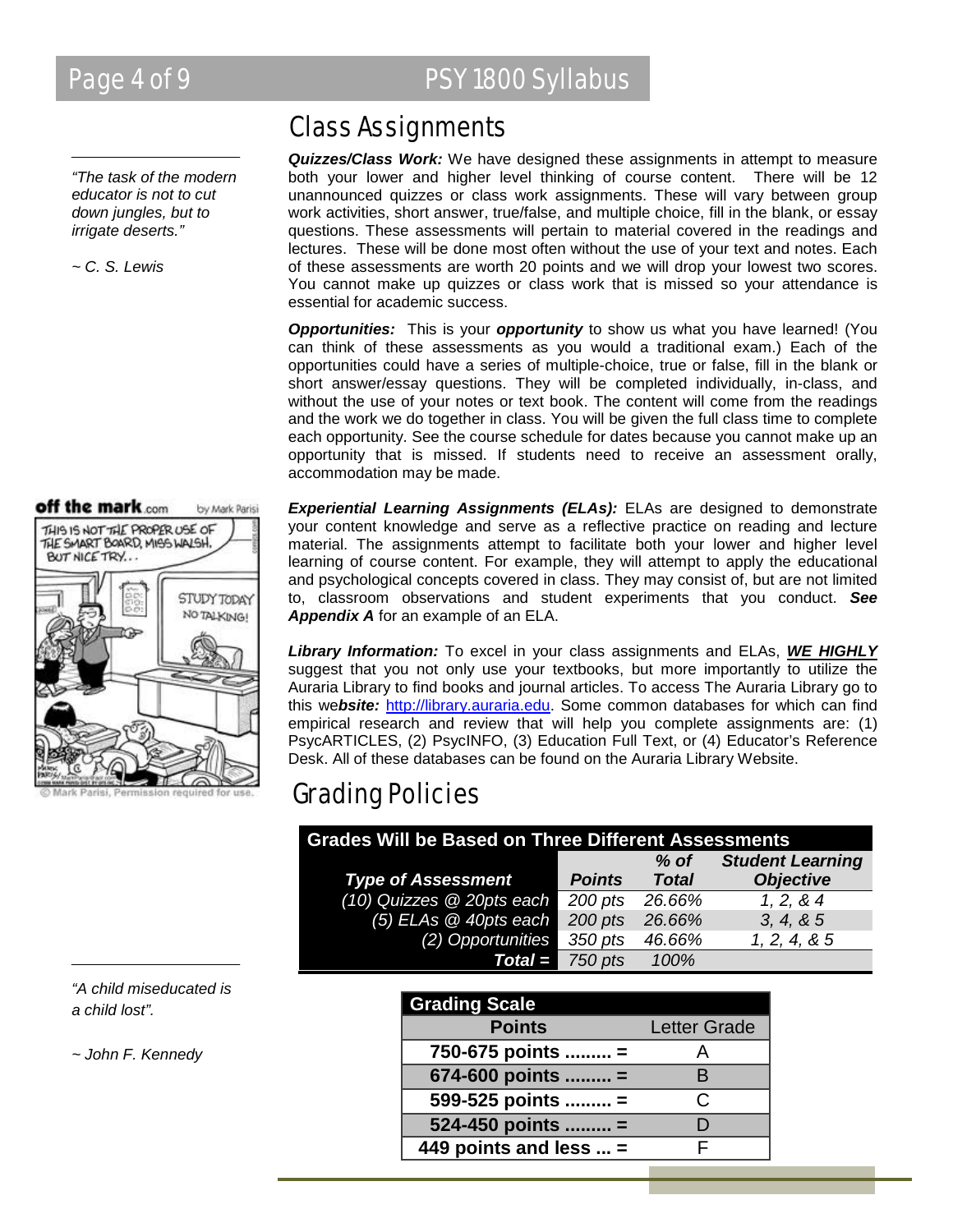# Page 5 of 9 PSY 1800 Syllabus

# Text & Supporting Materials

Haynes, L. (August 19, 2010). Child development and education textbook companion website: Retrieved from [http://wps.prenhall.com/chet\\_mcdevitt\\_childdevel\\_3](http://wps.prenhall.com/chet_mcdevitt_childdevel_3)

- McDevitt, T. M., & Ormrod, J. E. (2010). *Child development and education.* (4<sup>th</sup> ed.). Upper Saddle River, NJ: Pearson: Merrill-Prentice Hall.
- Richmond, A. S. (August 19, 2010). Developmental educational psychology class website. Retrieved from <http://clem.mscd.edu/~arichmo3/PSY1800.html>

Richmond, A. S. (selected by) Ormrod, J. E. (2008).*Educational psychology: Developing learners.* Boston, MA: Pearson Custom Publishing.



*"I like a teacher who gives you something to take home to think about besides homework."*

*~Lily Tomlin*

*"The only person who is educated is the one who has learned how to learn and change."* 

*~ Carl Rogers*

## Course Calendar

| <b>Week of</b>                                                                           | <b>LECTURE TOPIC</b>                                   | <b>READING</b>  | <b>ASSIGNMENTS DUE</b>      |  |  |
|------------------------------------------------------------------------------------------|--------------------------------------------------------|-----------------|-----------------------------|--|--|
| 8/23                                                                                     | Introductions & Developmental                          | Ch. 1           |                             |  |  |
|                                                                                          | Overview                                               |                 |                             |  |  |
| 8/30                                                                                     | <b>Research with Children</b>                          | Ch. 2           |                             |  |  |
| 9/6                                                                                      | <b>Physical Development</b>                            | Ch <sub>4</sub> | <b>ELA#1</b>                |  |  |
| 9/13                                                                                     | Vygotsky                                               | Ch <sub>6</sub> |                             |  |  |
| 9/20                                                                                     | Piaget                                                 | Ch <sub>6</sub> |                             |  |  |
| 9/27                                                                                     | Piaget/Review                                          | Ch <sub>6</sub> | ELA #2                      |  |  |
| 10/4                                                                                     | <b>Cognitive Processes</b>                             | Ch <sub>7</sub> |                             |  |  |
| 10/11                                                                                    | Intelligence                                           | Ch <sub>8</sub> |                             |  |  |
| 10/18                                                                                    | Intelligence & Review                                  | Ch 8            | <b>Mid-Term Opportunity</b> |  |  |
| 10/25                                                                                    | Language Development                                   | Ch <sub>9</sub> | <b>ELA #3</b>               |  |  |
| 11/1                                                                                     | <b>Behaviorism</b>                                     | Supplemental    |                             |  |  |
| 11/8                                                                                     | Development in Content Domains                         | Ch 10           |                             |  |  |
| 11/15                                                                                    | Development in Content Domains                         | Ch 10           | <b>ELA #4</b>               |  |  |
| 11/22                                                                                    | <b>FALL BREAK</b>                                      |                 |                             |  |  |
| 11/29                                                                                    | Development of Motivation                              | Ch 13           |                             |  |  |
| 12/6                                                                                     | <b>Instructional Strategies &amp; Review</b>           | Supplemental    | <b>ELA #5</b>               |  |  |
| 12/13                                                                                    | <b>COMPREHENSIVE Opportunity (All Chapters) is TBA</b> |                 |                             |  |  |
| Note. We reserve the right to revise the course schedule if necessary. On average, there |                                                        |                 |                             |  |  |

will be one quiz/class work per week, which is unannounced. You will be informed if any changes are made.

*"Who dares to teach must never cease to learn."* 

*~John Cotton Dana*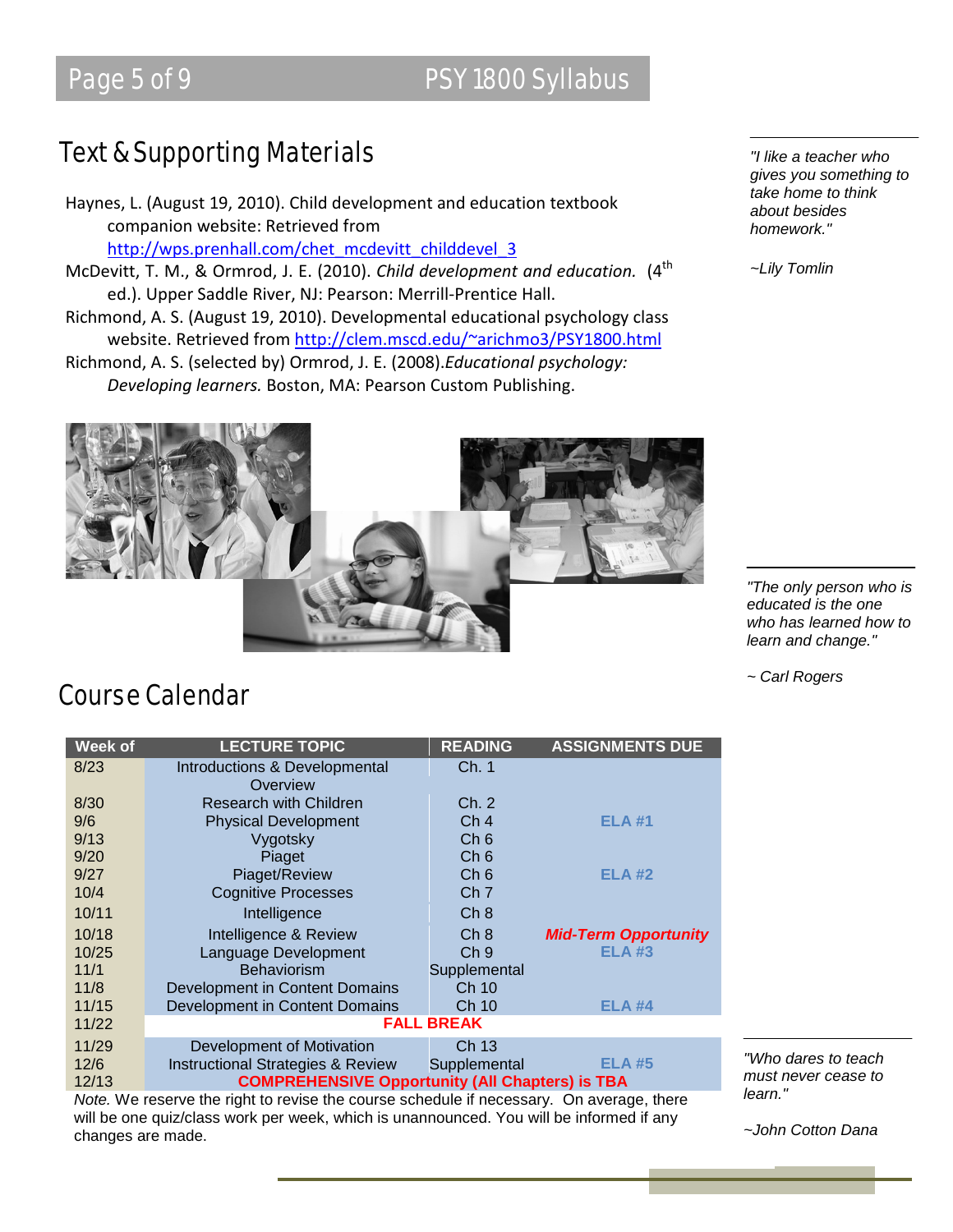## *Appendix A*

## **ELA 2: COGNITIVE DEVELOPMENT THEORY APPLIED TO EDUCATION**

### *Introduction*

This ELA is intended to help you understand the theoretical tenets of Piaget's Cognitive Development Theory and how they may be applied to the classroom. The specific course objectives that this assessment hopes to promote include:

- 1. Identify the special cognitive and linguistic skills necessary for successful learning in the formal instructional setting of the school.
- 2. Comprehend and appraise how theories of learning and developmental characteristics of children can be combined to make teaching more effective, and how they influence pacing of content/skills and the choice of appropriate teaching strategies for children so that children can master content standards

### *Directions*

**Advanced Forms of Conservation Activity:** *You will be required to administer2 of the 4 tasks to a student you believe is in concrete operations (6 to 12 years) and one in which you believe is in formal operations (12 years to adult). Allow each student time to answer each question. Don't rush them. For each problem record the students answers and ask them how they came up with their answer.* 

**Directions for Problem #1: First ask each student "Is there the same amount of water in each glass?" Then ask each student "Now is there the same amount of water in each glass, or does one have more?"** 

*Hint:* **This is a conservation of liquid task. The amount of water does not change because the shape of the glass does. Be sure to give each student the correct answer and why. Make it a teachable moment.** 

**Directions for Problem #2: First ask each student "Is there the same amount of clay in each ball?" Next ask "Now is does each piece have the same amount of clay, or does one have more?"** 

*Hint:* **This is a conservation of mass task. The mass of an object does not change if the shape of the object changes. Be sure to give each student the correct answer and why. Make it a teachable moment.** 

**Directions for Problem #3: First ask each student "Does each of these two cows have the same amount of grass to eat?" Then ask each student "Now does each cow have the same amount of grass to eat, or does one cow have more?"** 

*Hint:* **This is a conservation of area task. The area does not necessarily change according to the arrangement. Be sure to give each student the correct answer and why. Make it a teachable moment.**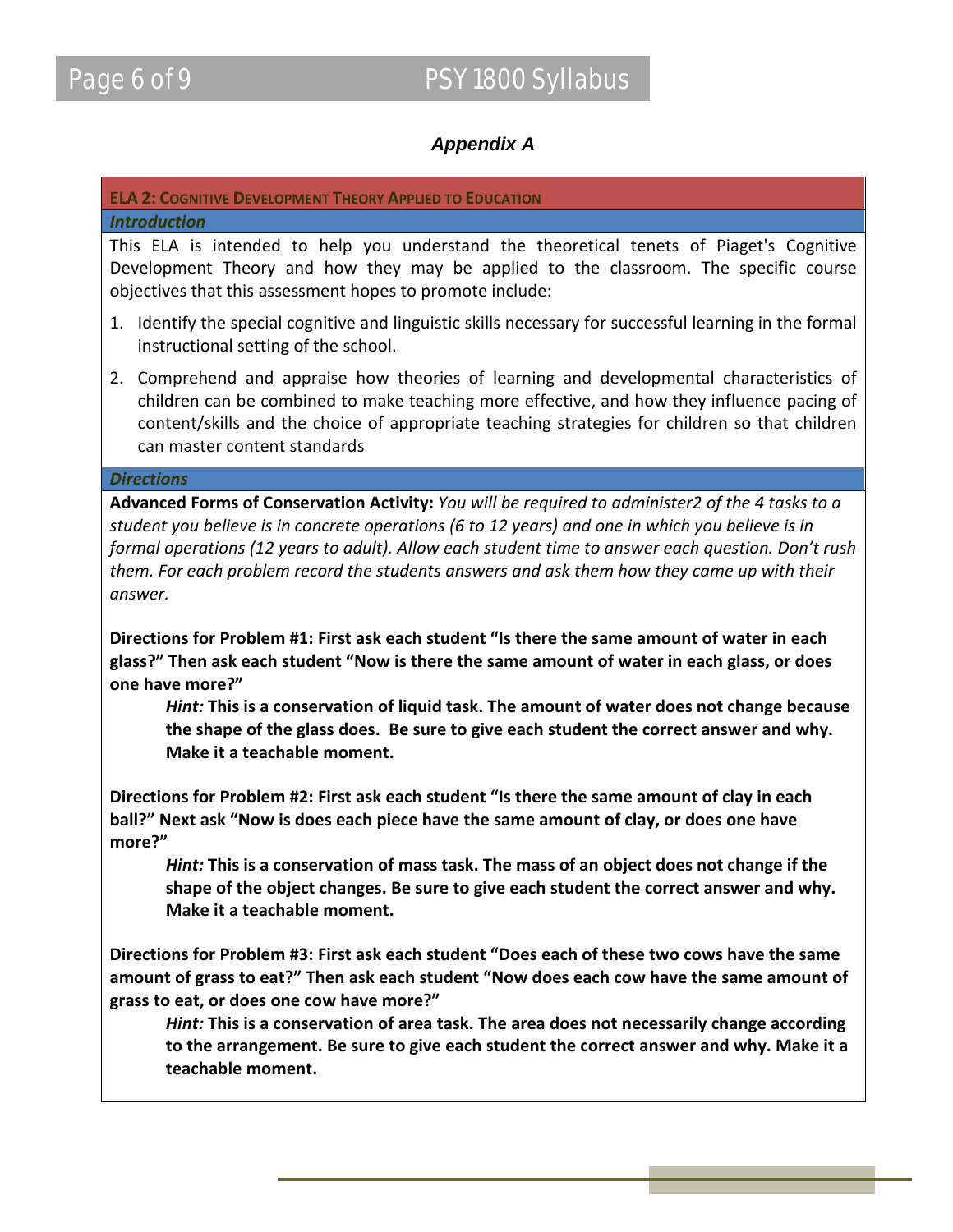## Page 7 of 9 PSY 1800 Syllabus

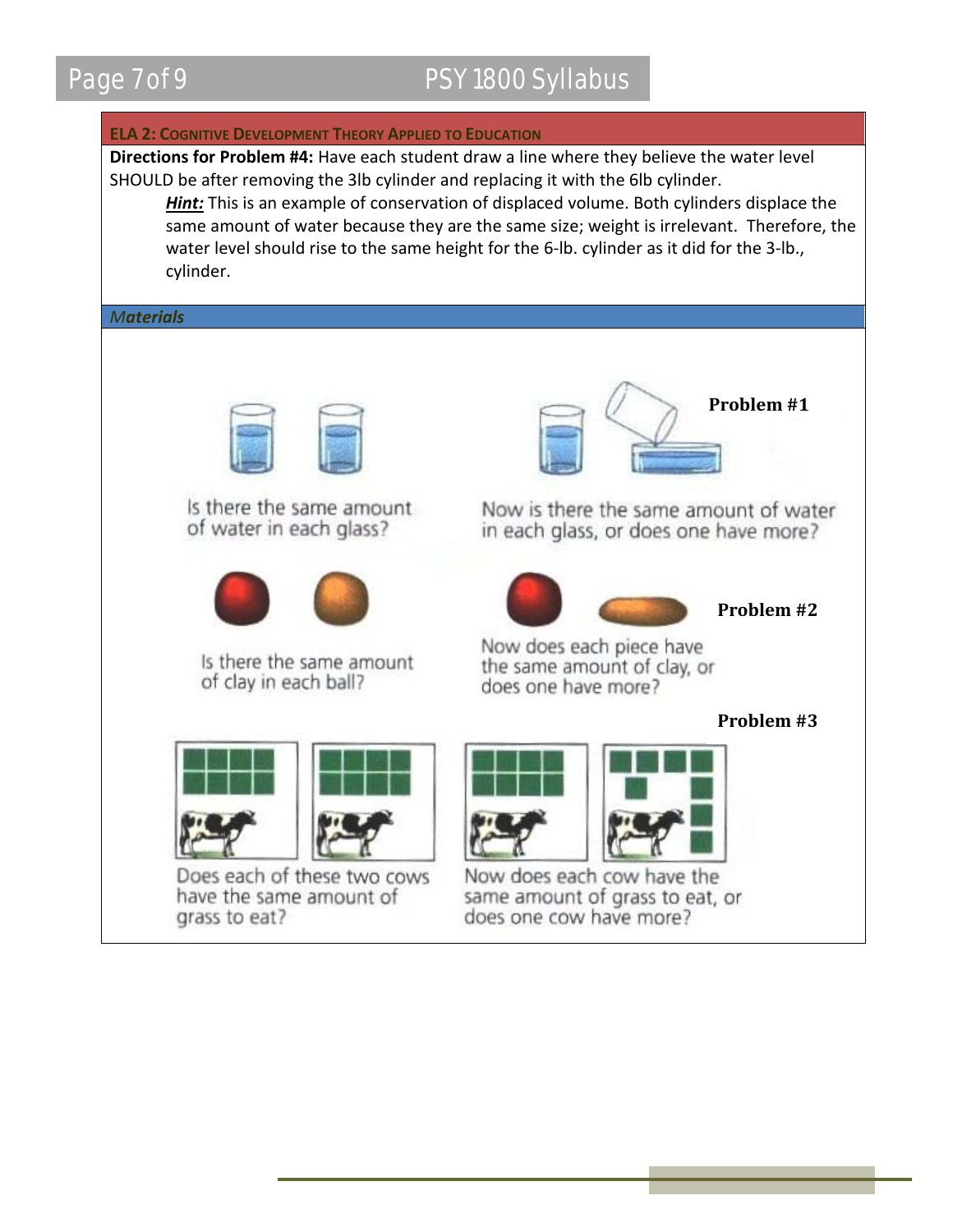## Page 8 of 9 PSY 1800 Syllabus